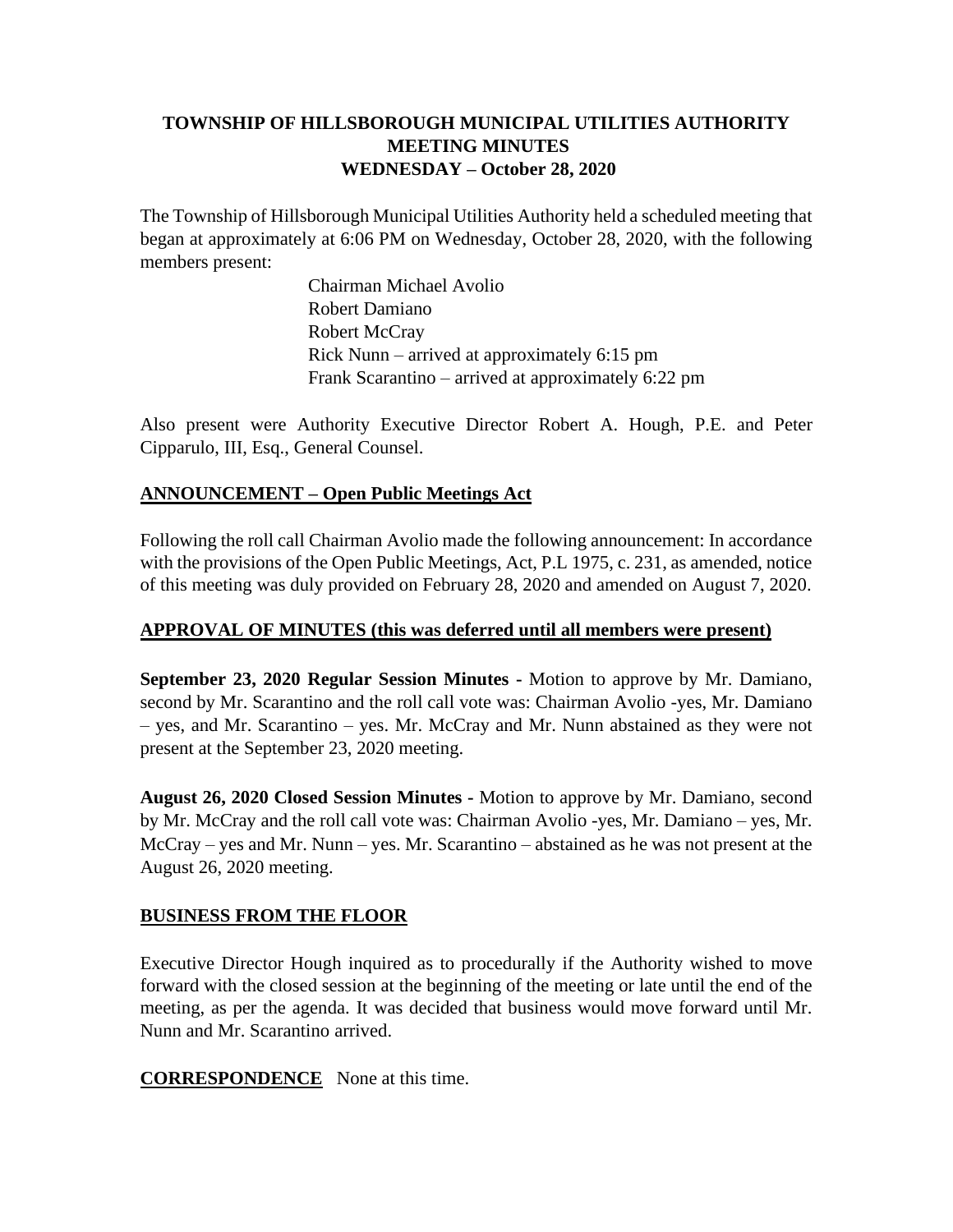#### **MATTERS FOR CONSIDERATION**

### **RESOLUTION #2020-39 - Resolution by the Township of Hillsborough Municipal Utilities Authority Establishing Certain Sewer Service Charges and Connection or Tapping Fees**

**WHEREAS**, the Township of Hillsborough Municipal Utilities Authority, (hereinafter the "Authority") is required by law and by Section 303 of its Service Contract with The Township of Hillsborough to promulgate certain uniform charges and connection or tapping fees or charges so that the revenues therefrom will at all times be adequate to pay the expenses of operation and maintenance of the utility system, including reserves, insurance, extensions and replacements, and to pay the principal of and interest on any bonds required by the terms of any contract or the municipal authority or as it may deem necessary or desirable:

**NOW, THEREFORE, BE IT RESOLVED** by The Township of Hillsborough Municipal Utilities Authority that it hereby adopt, prescribe and establish the following amendment to the Resolution Establishing Certain Sewer Service Charges and Connection or Tapping Fees, the same to become effective and commencing at 1:00 A.M. on November 1, 2020.

**SECTION IV.** is hereby amended as follows:

#### **SECTION IV. CONNECTION OR TAPPING FEES**

In addition to the annual service charges or rates established in Section I hereof, the Authority hereby adopts, prescribes and establishes the following connection or tapping fees as authorized by N.J.S.A. 40:14B-22. The connection or tapping fees are calculated in accordance with the provisions of N.J.S.A. 40:14B-22 and shall be recalculated at the end of each fiscal year.

| Single family residential dwelling    | \$2,808 |
|---------------------------------------|---------|
| Multiple family residential dwellings |         |
| Including townhouses, condominiums,   |         |
| and apartments.                       |         |
| 1-bedroom unit                        | \$1,685 |
| 2-bedroom unit                        | \$2,387 |
| 3-bedroom unit                        | \$2,808 |
| Senior housing (age restricted):      |         |
| 1-bedroom unit                        | \$1,039 |
| 2-bedroom unit                        | \$1,600 |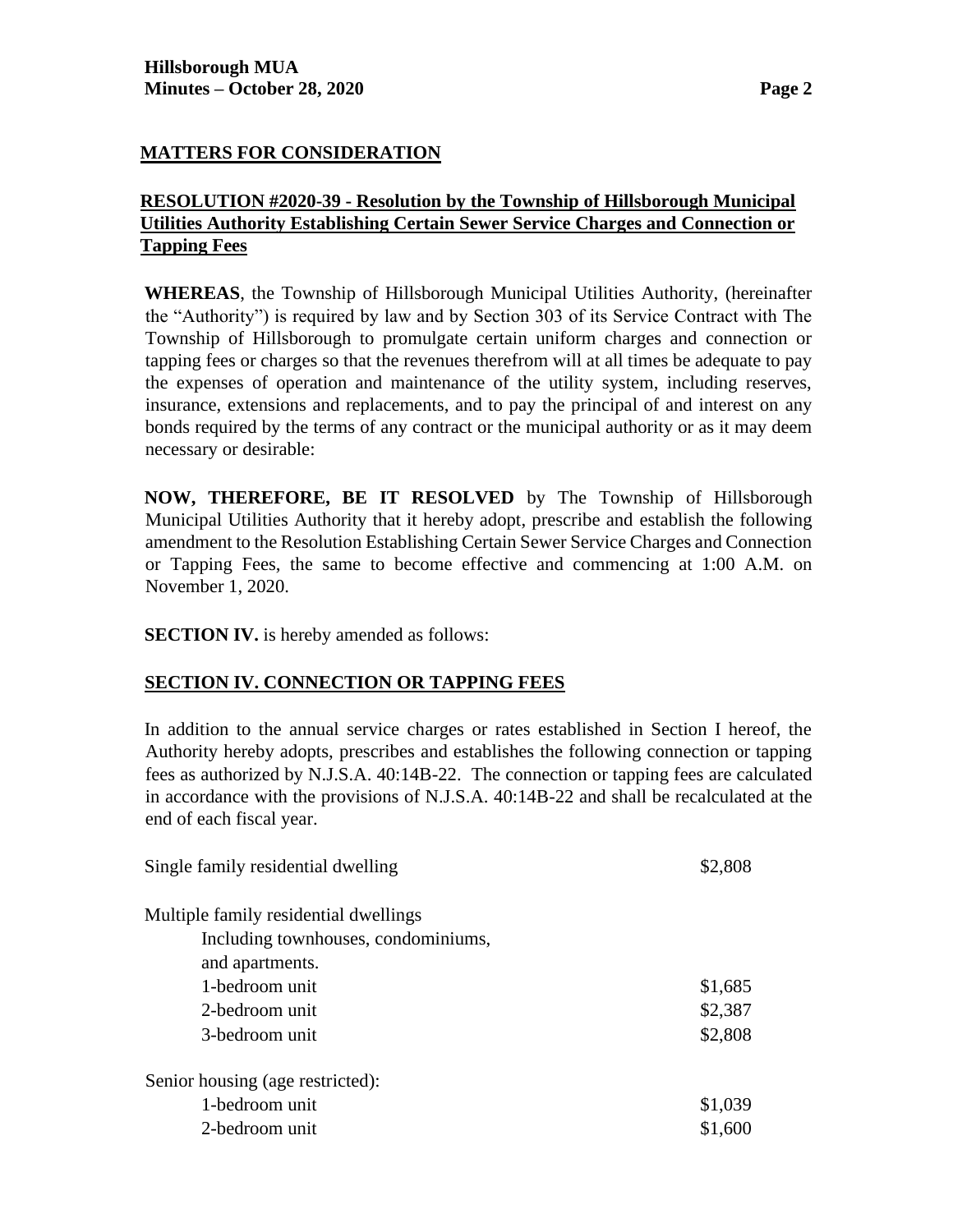| 3-bedroom unit                                                          | \$2,106 |
|-------------------------------------------------------------------------|---------|
| Assisted living facilities:<br>Per bed                                  | \$936   |
| All other uses $-$ charge per gallon<br>of estimated average daily flow | \$9.36  |

The estimated average daily flow shall be determined by the Authority on the basis of the factors specified in N.J.S.A. 40:B-22 and such other data and information made available to the Authority from its consulting engineer and the results of its other investigations and studies. Any such determination shall be filed with the Executive Director of the Authority and shall be available for public inspection. The charge may, if the Authority so shall determine, be in the nature of an estimated charge which shall be subject to revision after the installation or construction is completed. In no event shall the connection or tapping fee be reduced from the original charge.

As used in the above paragraph, the phrase "estimated average daily flow" shall be based on that consecutive period of three months which had the highest total flow within the first calendar year provided that there is no change in use.

**SECTION V**. is hereby amended as follows:

# **SECTION V. CHARGES FOR DISCHARGE OF STORM AND/OR DRAIN WATER**

Where the Authority determines that any customer, residential or nonresidential, is discharging a combination of sewerage and storm water or drainage water from any source into the lines of the Authority in excess of the estimated basic standard of 300 gallons per day for an EDU, the Authority shall determine the quantity of such excess and may charge such customer an additional connection or tapping fee at the rate of \$9.36 per gallon of estimated or actual daily flow which is in excess of the aforesaid basic standard.

Such charge shall be in addition to the connection or tapping fee charged in Section IV of this Resolution and will be added to the billing of such customer for the next following quarter after such excess has been determined.

The opening and closing of the Public Hearing and the introduction of the resolution and motion to adopt were all introduced by Mr. McCray and seconded by Mr. Damiano; and the roll call vote in all cases was: Chairman Avolio -yes, Mr. Damiano – yes, and Mr. McCray – yes. Mr. Nunn and Mr. Scarantino were not yet present at the meeting.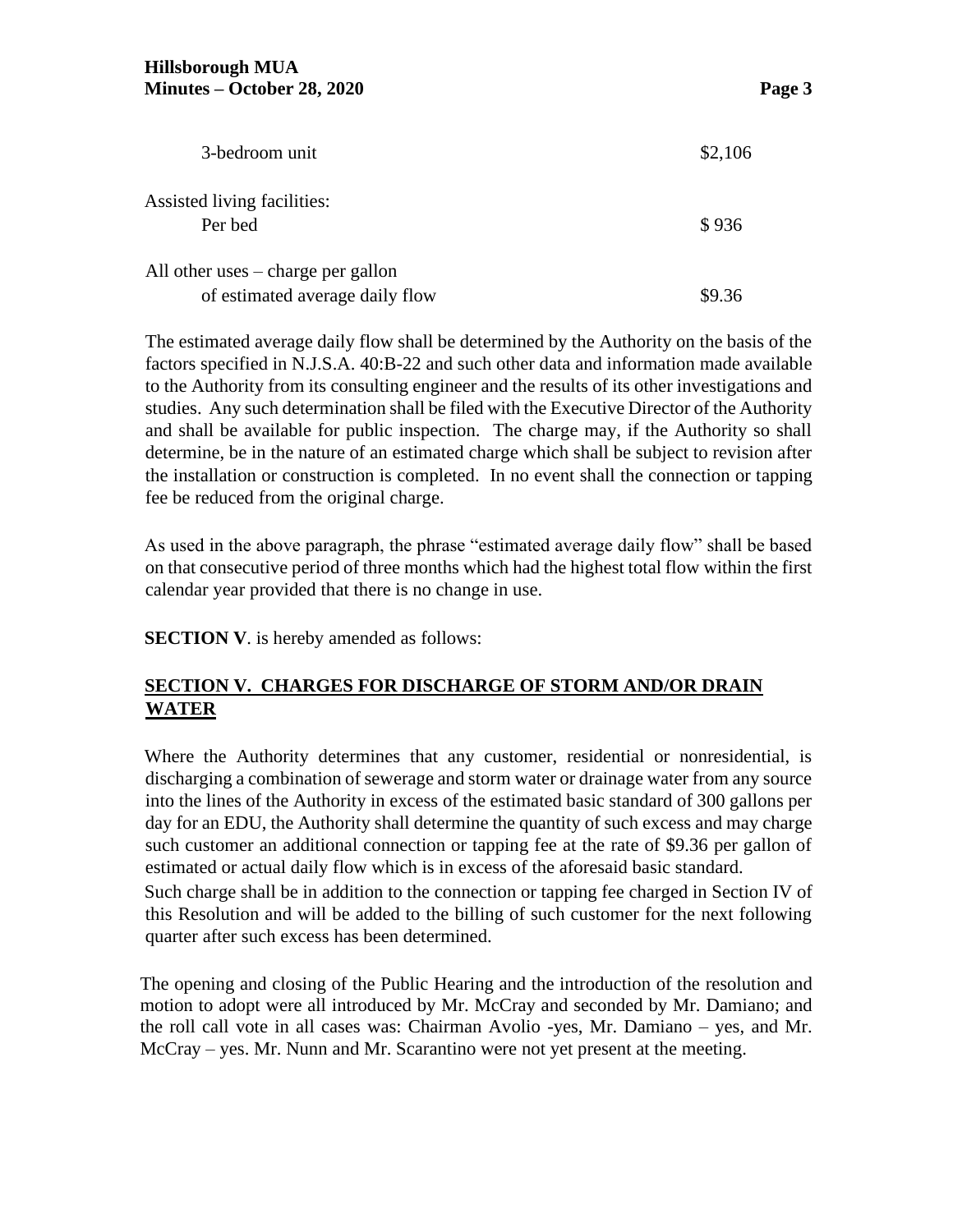### **RESOLUTION #2020-40 – Resolution Authorizing the Award of a Contract to GenServe via the Morris County Cooperative Pricing Council for the Purchase and Installation of a New Generator and Automatic Transfer Switch for the Rohill Pump Station in the Amount of \$34,460.00**

**WHEREAS,** the Staff of the Township of Hillsborough Municipal Utilities Authority (TTHMUA) recommends that the emergency generator and automatic transfer switch at the Rohill Pump Station be replaced; and

**WHEREAS,** the Morris County Cooperative Pricing Council (MCCPC) was created in 1974 to conduct a voluntary cooperative pricing system with municipalities, boards of educations, and other public bodies located in the County of Morris and adjoining counties; and

**WHEREAS, TTHMUA** is a member of the MCCPC; and

**WHEREAS, TTHMUA** has researched vendors that would achieve TTHMUA's goals and determined that the sought-after equipment and labor may be procured through an accepted cooperative purchasing contract, MCCPC Contract #46, in effect until September 30, 2021 between MCCPC and GenServe; and

**WHEREAS,** the purpose of the MCCPC is to provide substantial savings on various goods and services to its members through the cooperative public bidding process; and

**WHEREAS,** consistent with the MCCPC cooperative purchasing contract and the needs of TTHMUA, GenServe has submitted a specific quotation, Quote # AAAQ52030, to provide a new emergency generator and automatic transfer switch and required labor to install said equipment for use by TTHMUA for the sum of \$34,460.00.

# **NOW, THEREFORE, BE IT RESOLVED BY THE TOWNSHIP OF HILLSBOROUGH MUNICIPAL UTILITIES AUTHORITY (TTHMUA), COUNTY OF SOMERSET, STATE OF NEW JERSEY AS FOLLOWS:**

- 1. The foregoing "WHEREAS" clauses are hereby incorporated as if fully restated.
- 2. A purchase order for a new emergency generator and automatic transfer switch and required labor to install said equipment for use by TTHMUA in the amount of \$34,460.00 is hereby awarded to GenServe without public bidding as permitted by law.
- 3. TTHMUA Chairman and Executive Director are hereby authorized and directed to execute that appropriate purchase order with GenServe pursuant to the terms and conditions of the cooperative purchasing contract with GenServe.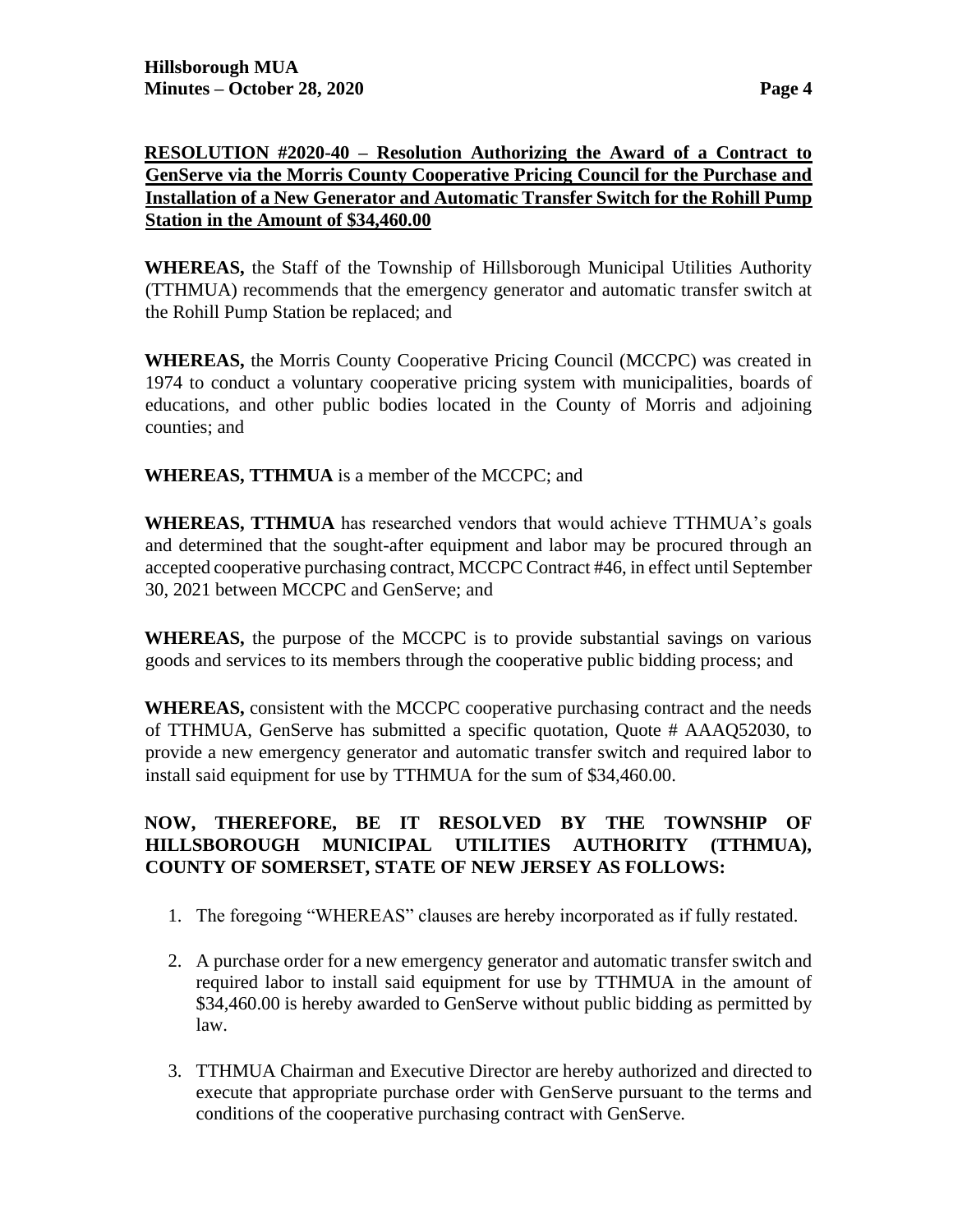- 
- 4. This Resolution shall take effect immediately upon final passage according to law.

The resolution and motion were introduced by Mr. McCray and seconded by Mr. Damiano; and the roll call vote was: Chairman Avolio -yes, Mr. Damiano – yes, and Mr. McCray – yes. Mr. Nunn and Mr. Scarantino were not yet present at the meeting.

### **RESOLUTION #2020-41 – Resolution Authorizing the Award of a Contract to H2M Associates, Inc. for Professional Engineering Services for the Blackwell's Mills Pump Station Replacement in the Amount of \$30,600.00**

**WHEREAS,** the Staff of the Township of Hillsborough Municipal Utilities Authority (TTHMUA) recommends that the Blackwell's Mills Pump Station be replaced; and

**WHEREAS,** the Request for Qualifications and the Request for Proposals (RFQ / RFP) for Professional Engineering Services for this project were publicly advertised; and

**WHEREAS, TTHMUA** Staff received and reviewed five (5) RFQ / RFP for this project; and

**WHEREAS, TTHMUA** Staff based on the above stated review recommends that a contract for Professional Engineering Services for the Blackwell's Mills Pump Station Replacement be awarded to H2M Associates, Inc. in the amount of \$30,600.00.

# **NOW, THEREFORE, BE IT RESOLVED BY THE TOWNSHIP OF HILLSBOROUGH MUNICIPAL UTILITIES AUTHORITY (TTHMUA), COUNTY OF SOMERSET, STATE OF NEW JERSEY AS FOLLOWS:**

- 1. The foregoing "WHEREAS" clauses are hereby incorporated as if fully restated.
- 2. A purchase order and agreement for Professional Engineering Services for the Blackwell's Mills Pump Station Replacement in the amount of \$30,600.00 is hereby awarded to H2M Associates, Inc. without public bidding as permitted by law, contingent upon the proper execution and submission of all required documents and forms.
- 3. TTHMUA Chairman and Executive Director are hereby authorized and directed to execute that appropriate purchase order and agreement with H2M Associates, Inc.
- 4. The Executive Director shall publish a notice of the award of said contract in the Courier News and Hillsborough Beacon in accordance with the provisions of the Local Public Contracts Law.
- 5. This Resolution shall take effect immediately upon final passage according to law.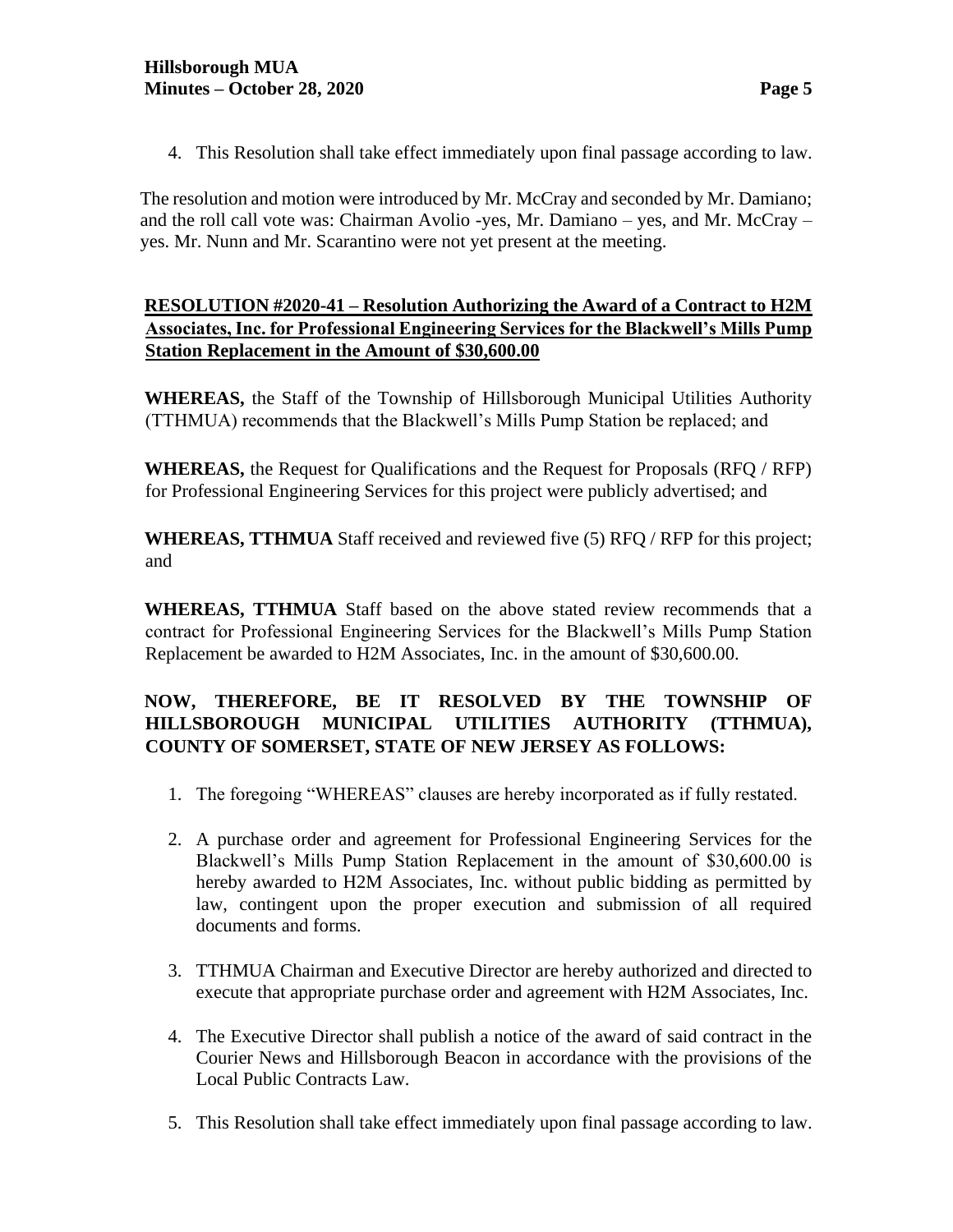The resolution and motion were introduced by Mr. McCray and seconded by Mr. Damiano; and the roll call vote was: Chairman Avolio -yes, Mr. Damiano – yes, and Mr. McCray – yes. Mr. Nunn and Mr. Scarantino were not yet present at the meeting.

*Mr. Nunn joined the meeting at 6:15 pm.*

### **DISCUSSION**

# **Status Operating and Capital Budgets – Fiscal Year Ending November 30, 2021**

- **Approved for adoption by the DCA on October 14 ,2020**
- **Public hearing on November 24, 2020**

Mr. Hough reported that the Operating and Capital Budgets had been approved by DCA and the public hearing is scheduled for the November 24, 2020 meeting.

# **Sunnymeade Pump Station and Force Main Project**

Design Update Copart Update Green Acres Update / Test Pits for Force Main Location Flow Meter Installation – completed on August 27, 2020 Pump Station Design Flows

Mr. Hough reported that Advanced Infrastructure Design (AID) returned to the site and brought different equipment and they were able to locate the force mains on the Green Acres property, at the railroad crossing and up to the Copart property. This resulted in a high degree of certainty in the correct location and the location is consistent with where the staff believed the force mains to be located and it also aligns with the access gates at Copart. VNHA was authorized to survey the area and MUA staff is waiting for the final report from AID and revised plans from VNHA. Once completed the appropriate permit applications and documents can be submitted to Green Acres and the railroad.

The flow meter work at the pump station has had some difficulty and additional updates will be forth coming as the meters are not reading the flows correctly.

Mr. Cipparulo reported that there was an insurance issue with regards to the agreement with SAI, but that is being resolved.

# **Rehabilitation of the Route 206 Gravity Sewer - Contract Documents and Project Schedule**

The proposed start date is the week of November  $16<sup>th</sup>$ . The lining work will take place overnight (8:00 pm to 6:00 am) and the other phases of the work during daytime hours. SWERP, the contractor for the project, has coordinated all work with NJDOT and the Hillsborough Police Department.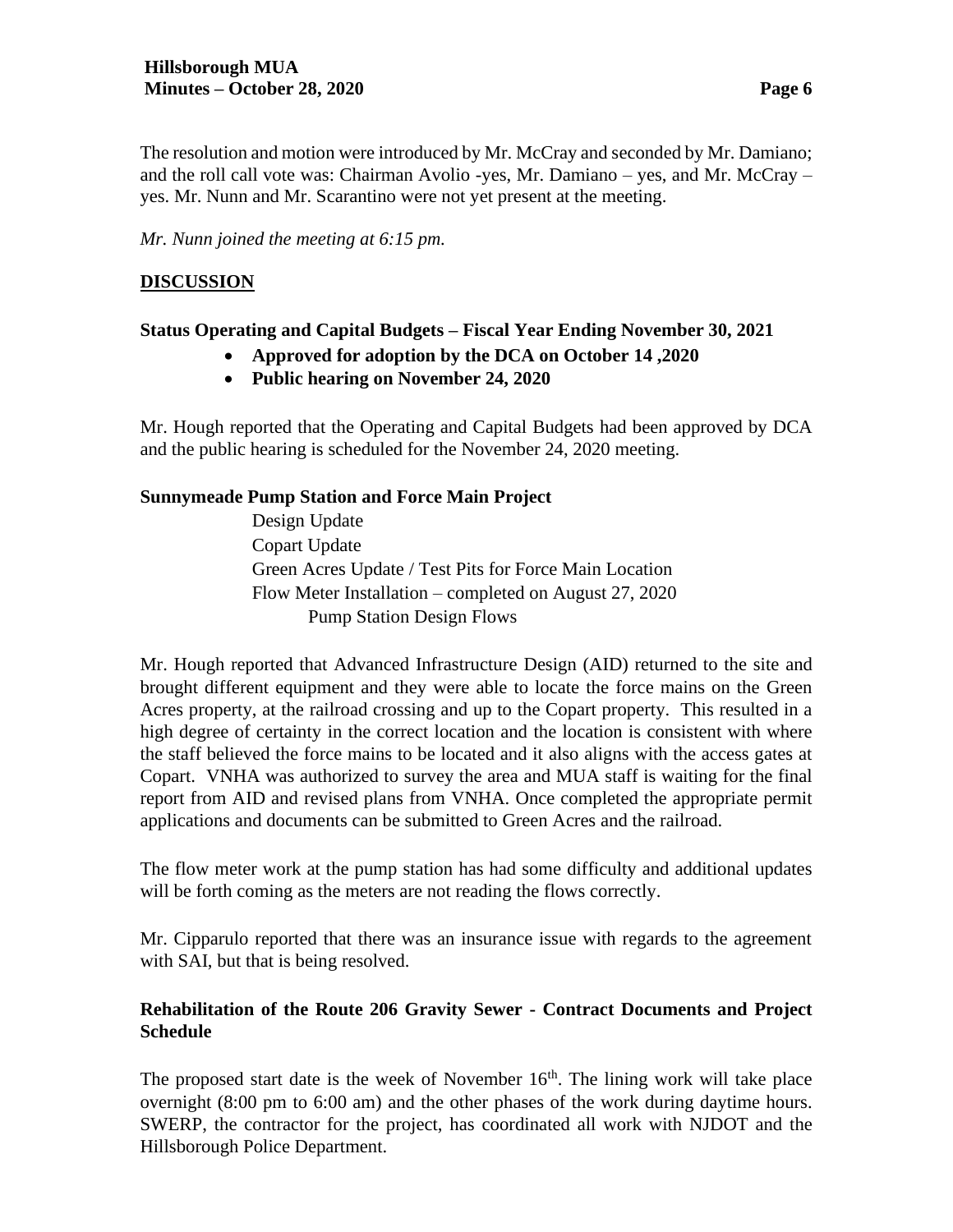### **Blackwell's Mills Pump Station Replacement**

Resolution passed earlier this evening.

### **Rohill Pump Station - Generator and Automatic Transfer Switch (ATS) replacement**

Resolution passed earlier this evening.

### **Facilities Plant Update**

Mr. Hough reported that inspections of all pump stations will be completed by the staff and the overall report will be completed by the end of the year.

*Mr. Scarantino joined the meeting at 6:22 pm.*

# **Tour of Pump Station Facilities**

Board members advised that Wednesday – Friday were good days for the tour. They requested that staff provide them with some dates and coordinate the tour.

**Summary Will Serve Letters** – no new projects.

**Summary of Sewer Connection Approvals** – no new projects.

### **COMMITTEE REPORTS**

**Engineering / Facilities** – No additional report

**Finance** – No report

**I/I and GIS** – Mr. Hough reported that the new plotter has been received. He additionally reported that the clearing of easements has been taking place. Mr. Nunn requested that an update on the easements and a map of show the completed easement clearing be completed by next month.

**Personnel** - No report.

### **SRVSA REPORT** – no report.

### **CLAIMS LIST**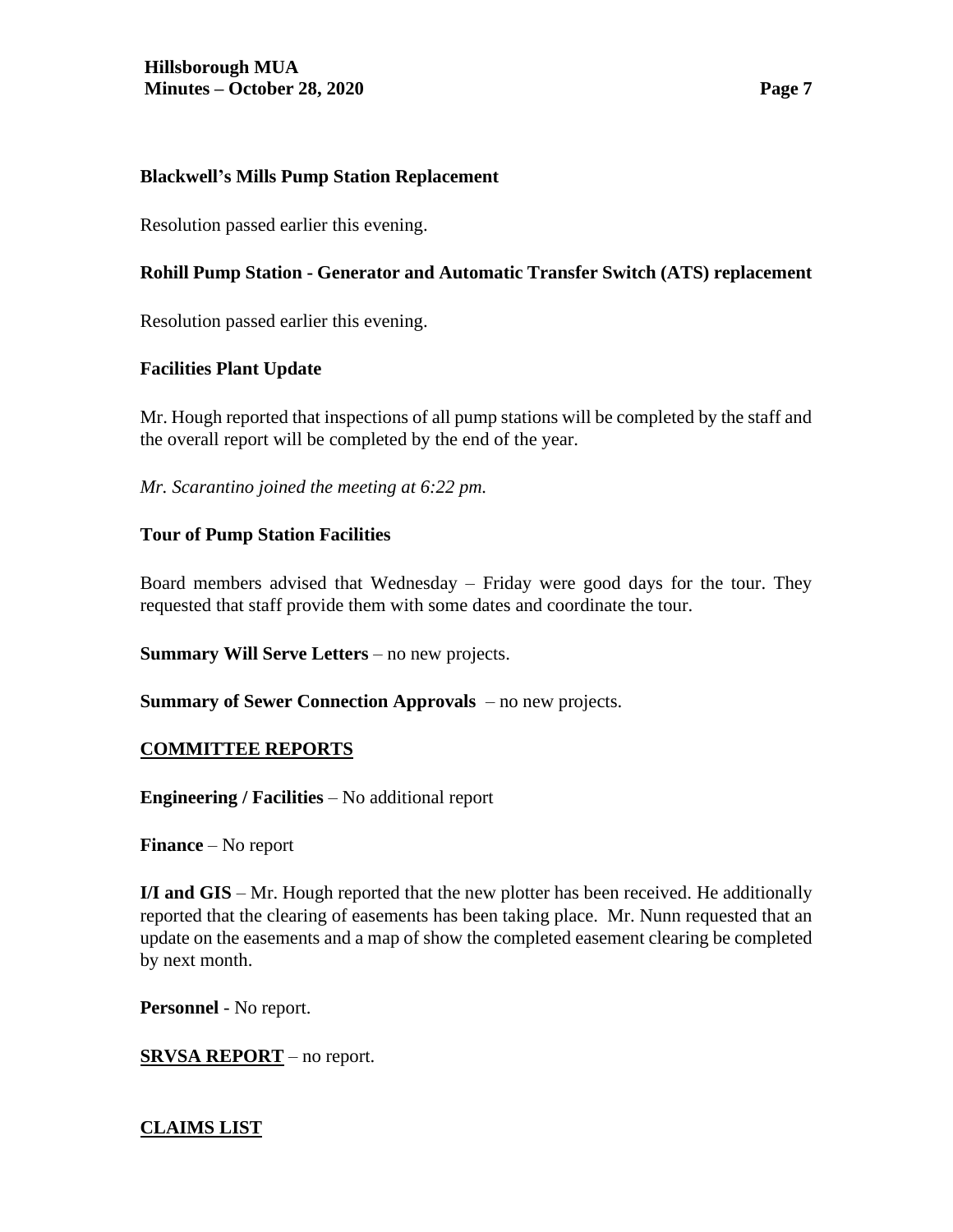| <b>Operating Fund</b>            | \$242,418.13           |
|----------------------------------|------------------------|
| $\Gamma$ <sub>onovo</sub> l Eund | $\triangle$ 66 Q 25 10 |

• **General Fund \$ 66,835.49** 

A motion was made by Mr. McCray, seconded by Mr. Damiano to approve both claims lists; and the roll call vote was: Chairman Avolio -yes, Mr. Damiano - yes, Mr. McCray yes, Mr. Nunn – yes, and Mr. Scarantino – yes.

#### **RESOLUTION – CLOSED MEETING – PART 1**

Motion to adjourn the regular meeting and move into closed session was made at 6:35 pm by Mr. Damiano, seconded by Mr. McCray and the roll call vote was: Chairman Avolio yes, Mr. Damiano - yes, Mr. McCray - yes, Mr. Nunn – yes, and Mr. Scarantino – yes.

The Authority moved into Closed Session.

### **RESOLUTION – RETURN TO OPEN MEETING**

At 7:12 pm the board members returned from closed session and moved to reopen the Public Meeting, motion made by Mr. McCray, seconded by Mr. Damiano and the roll call vote was: Chairman Avolio -yes, Mr. Damiano - yes, Mr. McCray - yes, Mr. Nunn – yes and Mr. Scarantino – yes.

### **MISCELLANEOUS ITEMS / UPDATES**

Mr. Hough reported that an employee was injured over the weekend and had been with the Authority less than a year, for which he would not have FLMA leave nor any sick time bank. It was determined that no paid time would be provided.

Mr. Hough reported that another employee resigned and his last day would be November 20, 2020.

Mr. Hough reported that two businesses at Nelson's Corner requested a credit and it was determined that no credit would be offered.

Mr. Hough reported that two of the older vehicles are coming to the end of their service life and that they will need to be replaced sooner rather than later. The board agreed and requested quotes.

Mr. Hough reported he has received "complaints / concerns" with respect to employees smoking in vehicles and around job sites, that it needs to be addressed and he will be working with the employees on this. The board agreed.

*Mr. Scarantino left the meeting at 7:16 pm.*